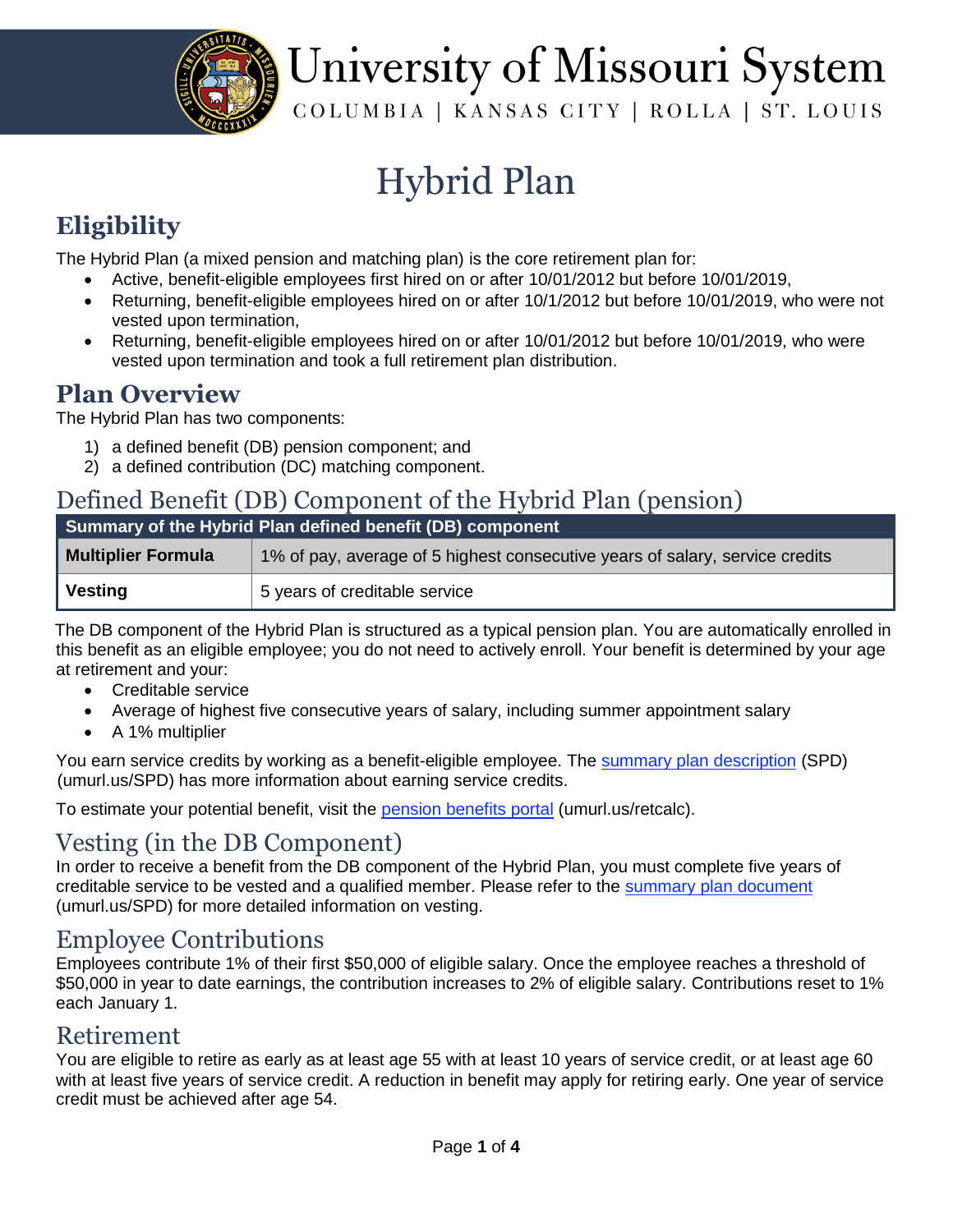

## University of Missouri System

COLUMBIA | KANSAS CITY | ROLLA | ST. LOUIS

#### Survivor Benefit

If a vested member dies while actively employed, the plan provides a benefit that is usually no less than one time your regular annual salary as of the date of your death. The [summary plan description](https://uminfopoint.umsystem.edu/sites/hr/Benefits/RETIRE/CURRENT/SPD-RDD1-VRP.pdfhttps:/uminfopoint.umsystem.edu/sites/hr/Benefits/RETIRE/CURRENT/SPD-RDD1-VRP.pdfsummary%20plan%20description) [\(umurl.us/spd\)](http://www.umurl.us/spd) has more detailed information on this benefit.

#### Beneficiary Designation

Naming a beneficiary ensures that your benefit is handled in the manner you intend. You should name a beneficiary when you first participate in the DB component of the Hybrid Plan. Whenever there are important changes in your life– such as marriage, divorce or the birth or adoption of a child– review your beneficiary designation and consider updating.

To designate a beneficiar(y/ies) under the DB component of the plan, complete a **beneficiary** form (umurl.us/benforms) and return the completed form to the UM System Office of Human Resources Service Center:

1105 Carrie Francke Dr. Suite 108 Columbia, MO 65211 Fax: (573) 882-9603 Email: [hrservicecenter@umsystem.edu](mailto:hrservicecenter@umsystem.edu)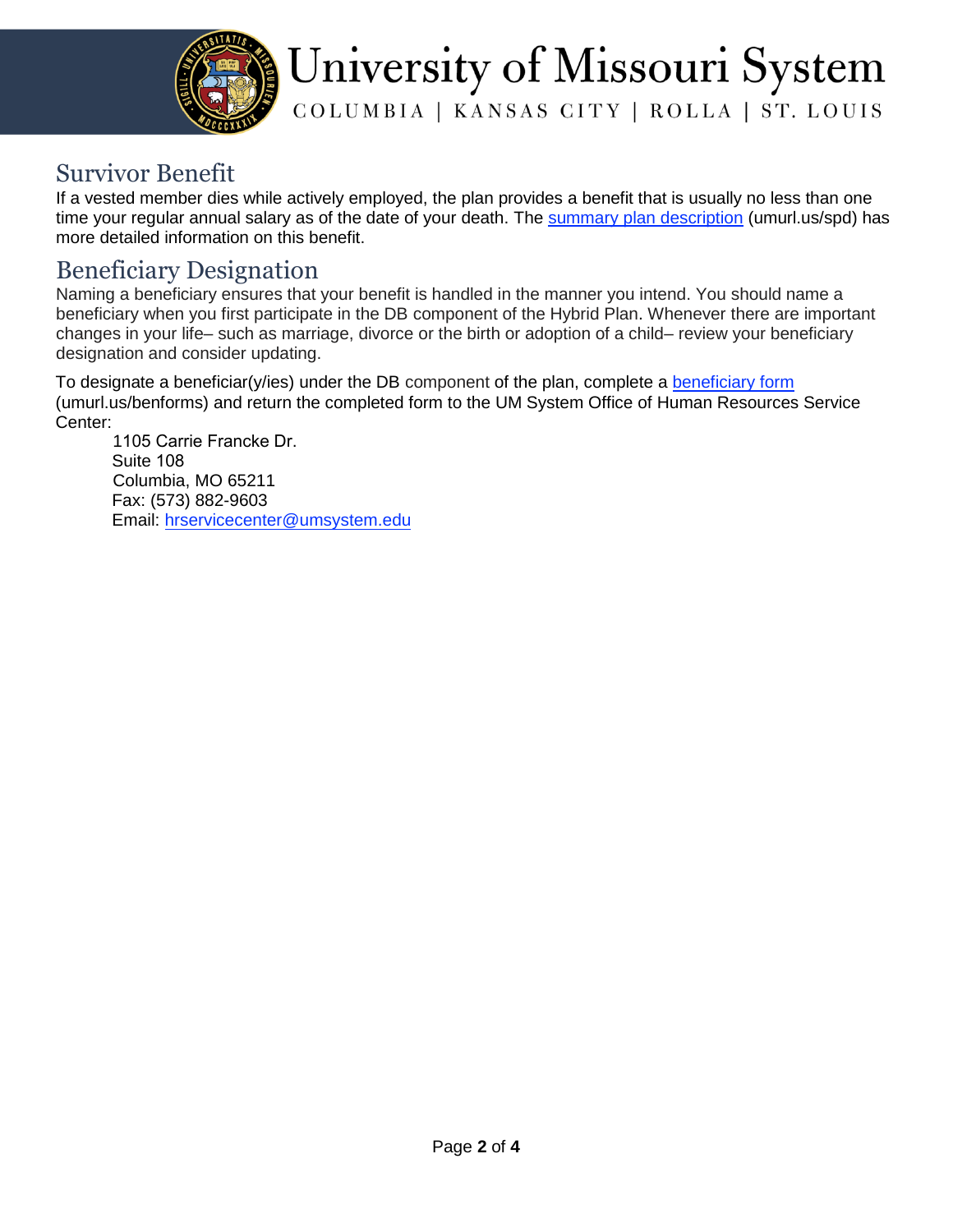

# University of Missouri System

COLUMBIA | KANSAS CITY | ROLLA | ST. LOUIS

#### Defined Contribution (DC) Component of the Hybrid Plan (matching)

| Summary of the Hybrid Plan defined contribution (DC) component |                                       |  |  |
|----------------------------------------------------------------|---------------------------------------|--|--|
| UM base contribution                                           | 2% of pay                             |  |  |
| UM match                                                       | 100% of up to an additional 3% of pay |  |  |
| Vesting                                                        | 3 years of service                    |  |  |

The DC component of the Hybrid Plan is made up of employee and employer contributions. The University will make a base contribution of 2% of your eligible compensation to an employer contributions account. In addition, the University will provide a matching contribution to the employer contributions account, equal to your contribution to the 457(b) plan, up to 3% of your eligible salary.

#### Enrollment

To ensure you receive the full University matching contribution, you are automatically enrolled in a 457(b) plan at the maximum employer match rate of 3% of your 457(b) compensation. It is important that you contribute at least 3% of your eligible salary to the 457(b) plan to obtain the maximum contribution from the University. **You may change your deferral percentage or opt out at any time.** Please note, if your elective deferral to the 457(b) plan is less than 3%, you will not receive the benefit of the full employer match available to you.

#### Vesting (in the DC Component)

You are immediately 100% vested in your contributions to the 457(b) plan. The University's matching contributions to the employer contributions account vest following three years of service. Please note that these years do not need to be consecutive. Learn more in the [summary plan document](file:///C:/Users/lymanc/AppData/Local/Microsoft/Windows/INetCache/Content.Outlook/3ONAQL1V/summary%20plan%20document) (umurl.us/SPD).

The employer contributions to the employer contributions account, along with your contributions to the 457(b) plan and your investment earnings and/or losses, will equal the value of your account should you become vested. If you terminate employment with the University before vesting, you forfeit the University's base contributions and matching contributions made to the employer contributions account on your behalf.

| <b>Contribution type</b>                                              | <b>Percent of salary</b> | <b>Annual contribution</b> |
|-----------------------------------------------------------------------|--------------------------|----------------------------|
| UM base defined contribution to the<br>employer contributions account | 2%                       | \$1,000                    |
| Employee contribution to 457(b)                                       | 3%                       | \$1,500                    |
| UM matching contribution to the<br>employer contributions account     | 3%                       | \$1,500                    |
| <b>TOTAL</b>                                                          | 8%                       | \$4,000                    |

**Example:** *Hypothetical annual contribution illustration based on a salary of \$50,000*

#### Changing your Deferral

You may change your 457(b) elective deferral at any time by logging into your **Fidelity NetBenefits** account (nb.fidelity.com/public/nb/umretirement/home) or by calling 1-800-343-0860. Any changes to your 457(b) elective deferral will take effect no sooner than the first of the month following the change.